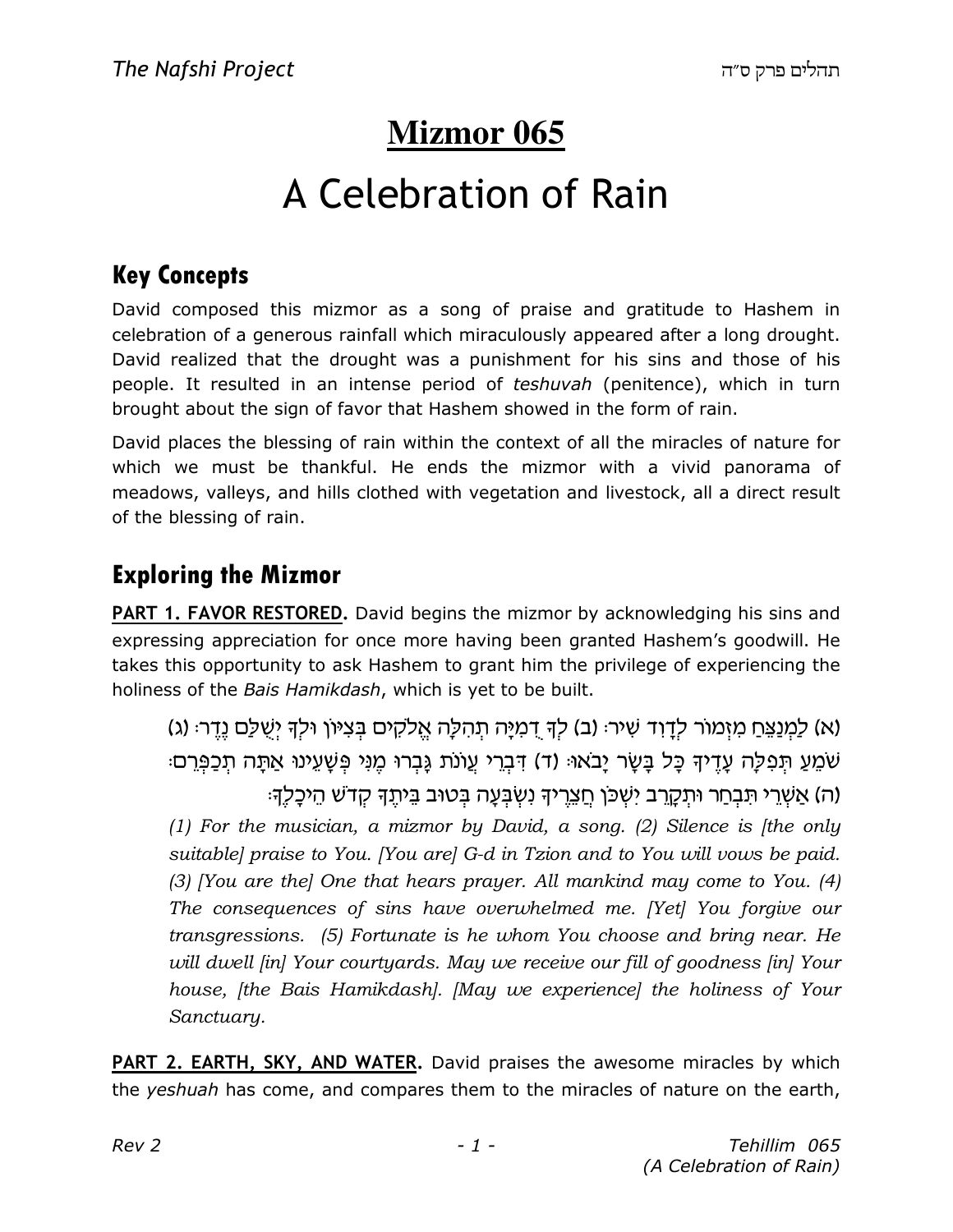in the sky and across the distant seas.

ו) נוראות בִּצֶדֶק תַּעֲנֶנוּ אֱלֹקֶי יִשְׁעֵנוּ מִבְטַח כַּל קַצְוֵי אֶרֶץ וְיַם רְחֹקִים: (ז) מֵכְין ( הַרִים בְּכֹחוֹ נֵאְזַר בְּגְבוּרַה: (ח) מַשְׁבִּיחַ שָׁאוֹן יַמִּים שָׁאוֹן גַּלֵּיהֶם וַהֲמוֹן לְאֲמִים: (ט) וַיִּיראוּ ישׁבֵי קצות מֵאוֹתֹתֵיךְ מוֹצָאֵי בֹקָר וַעֲרָב תַּרְנִין.

(6) With awesome deeds, You answer [our tefillos] justly, O G-d of our Yeshuah. [You are the] trustworthy Refuge [to] all the ends of the earth and the far off seas. (7) [You are He Who] sets mountains with [rich vegetation],  $[and Who is] girded with might. [8] [You are He Who] calls the roar of the$ seas, the roar of their waves, and the turbulences of nations. (9) Those who dwell at the ends [of the earth] are awed by Your signs. [With the coming out of morning and evening, You [inspire] serenade with joyous song.

PART 3. BLESSED RAIN. David expresses gratitude to Hashem for the miracle of rain and its blessed effect upon the earth. He offers a lyrical picture of the panorama of fields and mountains clothed in their bucolic finery with flourishing vegetation and livestock.

ו/ פַּקַדְתַּ הַאֲרֶץ וַתְּשֹׁקִקֶהָ רַבָּת תַּעִשְׁרֵנַּה פֶּלֶג אֱלֹקִים מַלֵּא מַיִם תַּכְין דְּגַנַם כִּי כֵן ּתְּכִיוֶהָ: (יא) תִּלָמֵיהָ רַוֶּה נַחֵת גִּדוּדֵיהָ בִּרְבִיבִים תִּמֹגְגֶנָה צִמְחָהּ תִּבָרֶךְ: (יב) עִטַּרְתַ ּשָׁנַת טוֹבַתֵךְ וּמַעְגַּלֵיךְ יִרְעֵפוּו דַּשָׁוּ (יג) יִרְעֵפוּ נְאוֹת מִדְבַּר וְגִיל גְּבַעוֹת תַּחְגֹּרְנַה יד) לַבְשׁוּ כָרִים הַצֹּאן וַעֲמָקִים יַעַטְפוּ בָר יִתְרוֹעֵעוּ אַף יַשִׁירוּ:

(10) You restore Your attention to the earth and You irrigate it. You greatly enrich it with a stream of G-d, filled with water. You prepare their grain [by alternating drought with rain], for so do You prepare it. (11) Saturating [the earth's] furrows, gratifying its inhabitants, You soften it with a fine rain. You bless its growth. (12) You crown the year [with] Your bounty and [the clouds] drip with plenty. (13) They drip onto the pastureland of the wilderness and the hills are girded with celebration. (14) The meadows are clothed with flocks and the valleys are covered with grain. They shout for joy, even breaking into song.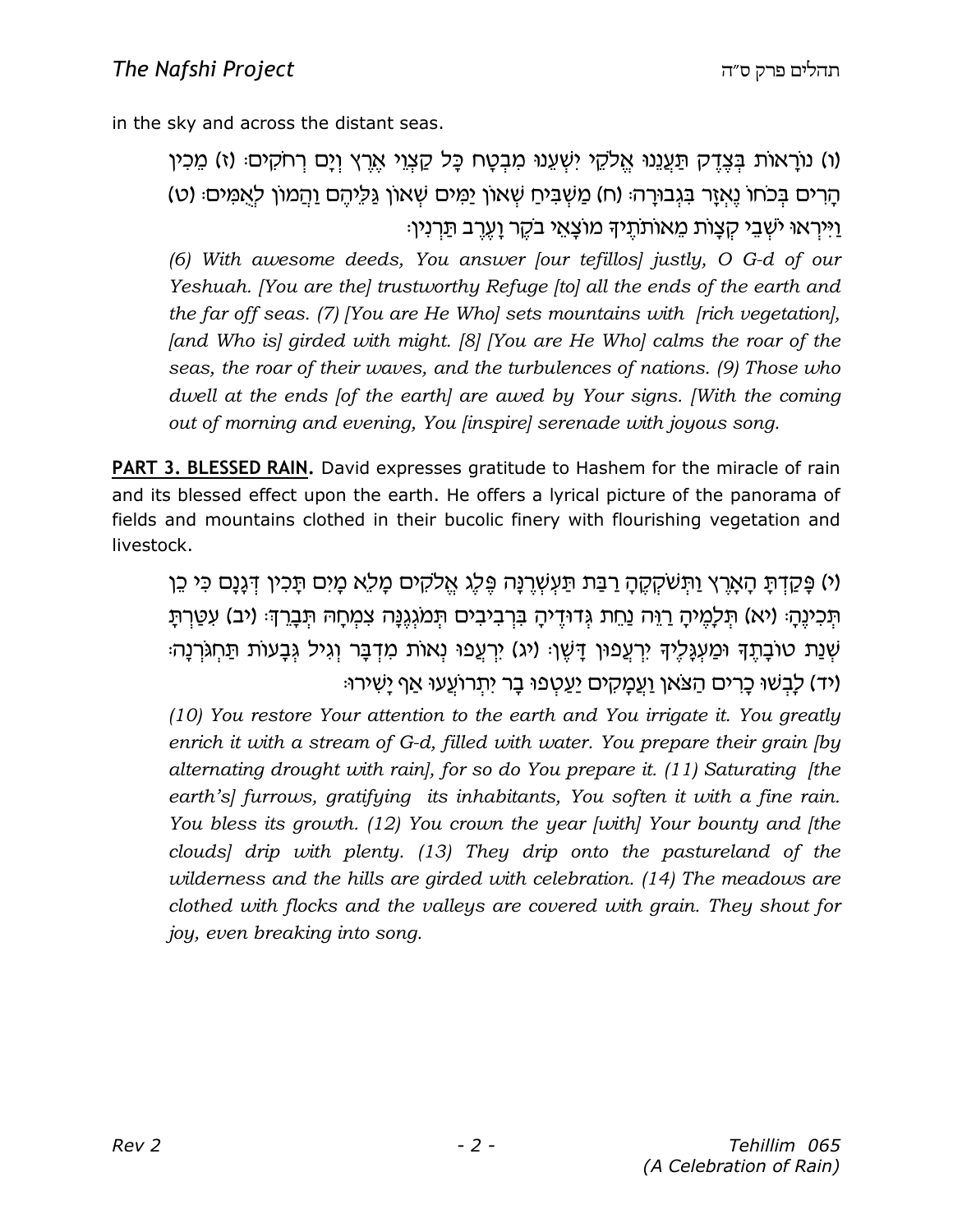### Learning the Mizmor

#### PART 1. FAVOR RESTORED.

(א) לַמְנַצֵּחַ מִזְמוֹר לְדָוִד שִׁיר<sup>ָ</sup>

This song has been prepared for the musician - לַמְנַצֵּח who will perform it. It is a **mizmor** composed **by David — מִיְמוֹר לְדָוֹד** in the special form of a song — שיר that expresses enthusiasm in praise and gratitude to Hashem.

# (ב) לִדְּ דְמִיַּה תְּהִלַּה

Hashem, although I stand here to sing to You, I am overwhelmed. How could a human voice begin to express Your glory? A stunned **silence** filled with admiration and awe **is** the only **praise** that I should dare to offer **to You**  $-$  **לְךְ דָמִיָּה תְהִלָּה .** And yet You have asked for my tehillos.

### אֵלקים בִּצִיּוֹן וּלִדְ יִשָּׁלַַם נֵדֵר:

You are the all-powerful **G-d** — אֱ**לֹקִים — You are the all-powerful <b>G-d** — אֱלֹ honored mankind by choosing to make Your presence known **in Tzion — بَ<sup>دِيدِ</sup>( And** although everything is Yours, You have allowed vows to be paid to You  $\frac{4}{1}$ r ישלם נדר in the form of sacrifices accompanied by sincere prayer.

# (ג) שׁמֵעַ תּפלַה ּעֲדֵיהָ כַּל בַּשֲׂר יַבאוּ

You are the **One that hears** the personal **prayer – שֹׁמֵעַ תְּפִלָּה**<br>מ yearnings of every individual. Therefore, all of mankind may come to You  $-$ **ָעֲדֵיךְ כֵּל בָּשֶׂר יָבֹאוּ ),** each person approaching You directly with his personal tefillah.

# (ד) דִּבְרֵי עֲוֹנת גַּבְרוּ מֵנִי ּפְשָׁעִ**ינוּ אַתָּה תִכַפְּרֵם**

There are times when I am filled with guilt because the consequences of my sins have overwhelmed me – לְּבְרֵי עֲוֹנֹת גָּבְרוּ מֶגִי, And yet I and my fellows are comforted by the knowledge that You accept our sincere repentance and forgive our transgressions — פִּשַּׁעֵינוּ אֲתָּה תְכַפְּרֶם.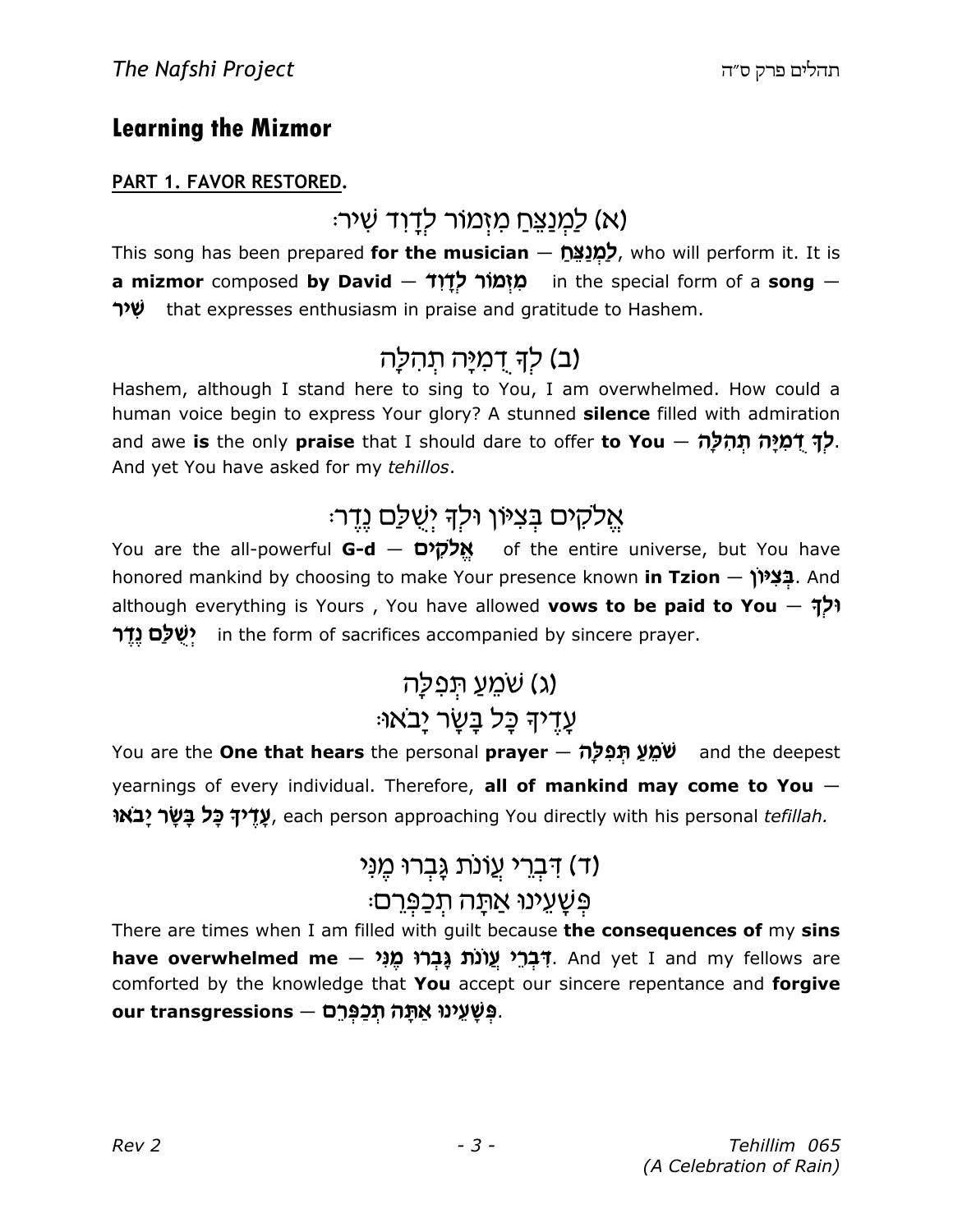# (ה) אַשְׁרֵי תִּבְחַר וּתְקָרֵב יֹשָׁכֹּן חַצֵרִיה

<mark>Fortunate</mark> is the person **whom You choose — אֲשְׁרֵי תִּבְחַר,** to enable his continued spiritual growth and thereby bring him near to You  $-$  תַּקֲרֶב (return). He will surely **dwell** in **Your courtyards — יִשְׁכֹּן חֲצֵרֶי,** in the places of *tefillah* and Torah all the days of his life.

> נִשְׁבְעָה בְּטוּב בֵּיתֶךָ ּקִדשׁ הֵיכָלֶךָ

May we be among those fortunate few to receive and enjoy our fill of the spiritual **goodness — בִּיׁתֶךְ c**hat is present in **Your house — בֵּיתֶךְ** the Bais Hamikdash, when it is built. May we experience in abundant measure the holiness of the Shechinah in Your Sanctuary – קדשׁ הֵיכַלַךָ

#### PART 2. EARTH, SKY, AND WATER.

### ו) נוראות בִּצְדֵק תַּעֲנֵנוּ אֵלקֵי יִשְׁעֲנוּ ( ּמְבִטַח כַּל קַצְוֵי אֵרֵץ וְיַם רְחקִים

With awesome and miraculous deeds – נוֹרְאוֹת that impress all the world, You answer our  $t$ efillos justly — בְּצֶדֶק תַּעֲנֵנוּ, O G-d of our  $y$ eshuah — אֱלֹקֵי, You are the **trustworthy Refuge — מִבְטָח** of the Jewish people, even those dispersed to all the ends of the earth – כַּל קַצְוֵי אֱרֵץ and the far off seas – **וְיָם רְחֹקִים**.

### ו) מכין הרים בכחו

### נֵא**ָזָר בּגְבוּרַה**

You are G-d Who with His strength sets the rock-hard mountains with rich vegetation — מְּכִין הָרִים בְּכֹחוֹ . You are G-d Who is **girded with** the **might** — גָאְזָר chat generates life-sustaining rain .<br>ב**ְגְבוּרְה** that generates life-sustaining rain .

### <u>משביח שאון י</u>מים) ( שאון <u>גַּלְיהֵם וַהַ</u>מוֹן לִאֲמִים:

You are G-d Who restrains and controls the violence of the powerful forces in nature and in history. Thus, it is You Who **calms the** violent **roar of the seas** — מַשְׁבִּיתַ שְׁאוֹן יַמִּים , the violent roar of their waves — שְׁאוֹן  $\mu$  and the turbulence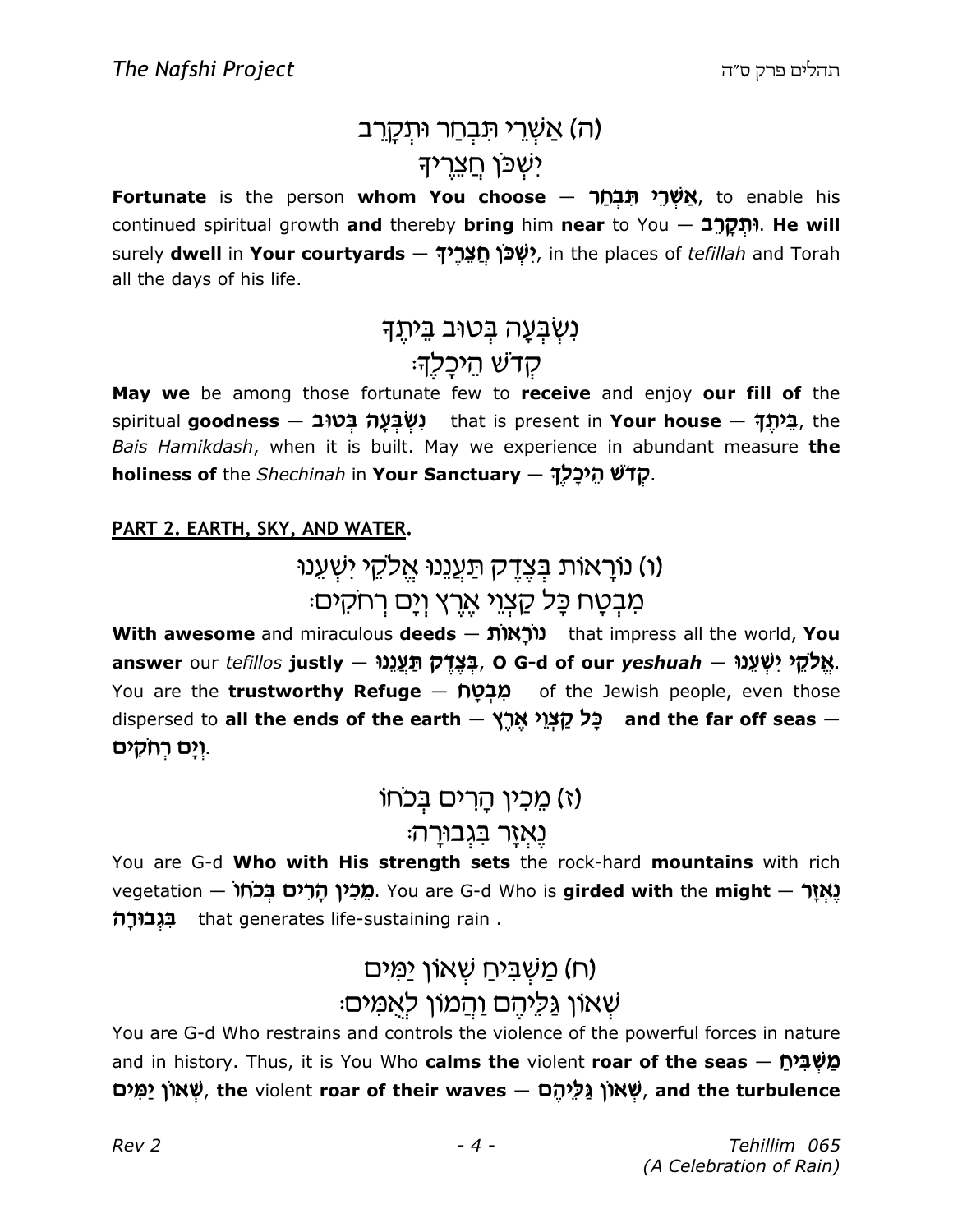o**f nations — יַהֲמוֹן לְאֻמִּים.** The nations have been persistent in their relentless wave-like drive to overwhelm the Jewish people, but it is You Who have prevented them from achieving our destruction.

# (ט) <u>ו</u>ייראוּ ישִׁבֵי קִצָּוֹת מֵאוֹתתֵיך :מוצָאֵי בקֵר וַעֵרֵב תַּרְנִין

Those who dwell at the ends of the earth are awed by Your signs  $\frac{1}{2}$ ! **יֹשְׁבֵי קַצָּוֹת מֵאוֹתוֹתֵיד**), that is, by the thunder and lightning that mark the appearance of rain. And with the coming out of the sun and the moon to demarcate morning and evening – מוֹצַאֵי בֹקָר וַעֲרָב
(You inspire Your creations to **serenade** You **with joyous song — תַּרְיִנִין**.

#### PART 3. BLESSED RAIN.

# <u>(י) פַּקַדְתַּ הָאַרץ וַתְּשַׁקְקָה</u> רַבַּת תַּעְשָׁרֵנַּה פֵּלֶג אֱלֹקִים מַלֵּא מַיִּם ּתַּכִין דְּגַנַם כִּי כֵן תִּכְיוֶהָ׃

You restore Your attention to the earth after a period of drought and You irrigate it — רַבַּת תַּעְשְׁרֵנֵה (Ihen You greatly enrich it – פְּקַדֹּתַ הָאֲרֶץ וַתְּשִׁקְקָה with an abundance of blessed rain, pouring out like a Divine stream of G-d, filled with water — פֶּלֶג אֱלֹקָים מֲלַא מָיִם with water – מֻּבִין דְּנֶנָם alternating drought with abundant rain, **for so do You prepare it** — **כִּי כְּן תְּכִינֶהְ** to teach man to not take it for granted.

# <u>ועלמיה רוה)</u> (יא נחת גדודיה ברביבים תמגגנה צמחה תברד:

Saturating its furrows — תֵּלְמֵיהָ הַיָּה, gratifying its inhabitants — נֵחֵת גְדוּדֵיהָ. You soften it with a fine rain — בִּרְבִיבִים תְּמֹגְנֶנֶּה. You bless its growth — <mark>רְבָרֵך</mark> to protect the produce from harm.

# (יב) עַטַרתּ שָׁנַת טוֹבַתֵּד וּמַעְגַּלֵיךָ יִרְעֲפוּן דַשֵּׁן:

With abundant crops You crown the year in which You choose to make available Your bounty – עְטַרְתָּ שְׁנַת טוֹבָתֶךָ and the clouds, which are Your heavenly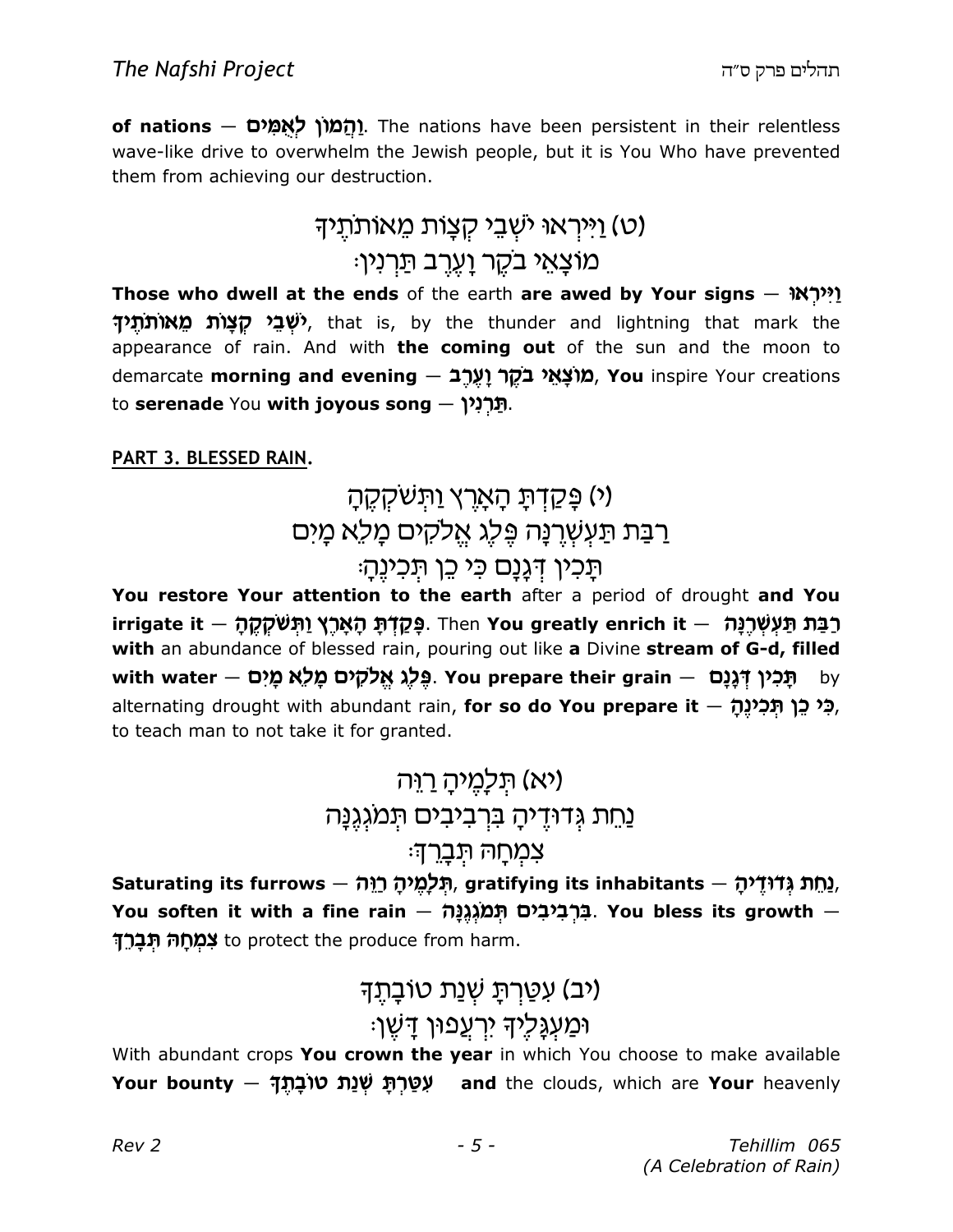#### walkways, drip with plenty – יִרְעֲפוּן דָּשֶׁן.

```
וֹג) יִרְעֲפוּ נְאוֹת מִדְבָּר
 וגיל גִּבַעוֹת תַּחְגּרְנַה<sup>ָ</sup>
```
Not only do the clouds shed their blessed rain on cultivated fields, they drip onto the **pastureland of the wilderness — יִרְעֲפוּ נְאוֹת מִדְּבָּר?** to provide grasses for flocks and cattle. **And the hills are girded with celebration** — יְגִיל גְּבָעוֹת **תחגרנה** because vegetation is made available to all the wild creatures of the forests.

> (יד) לַבְשׁוּ כָרים הַצֹּאן <u>וַעֲמַקִים יַעַטְ</u>פוּ בַר :יתרועעו אף <u>י</u>שירו

The meadows clothe themselves with flocks of sheep and goats — לְבְשׁוּ כְרִים ּתַּצֹּאן and the valleys cover themselves with grain — תַּצֹּאן human consumption. They all shout for joy, even breaking into song  $-$ יִ יִתְרוֹעֲעוּ אַף יָשִׁירוּ

### Living the Mizmor

Listed below are some of the thoughts you might have in mind when you say the words of the mizmor as *tefillos* expressing your gratitude to Hashem and as *tehillos* expressing your recognition of Hashem.

#### Tehillos for Life - Contemplation of Hashem.

[65:2] **STUNNED AWE. – לְךְ דָמְיָה תְהִלָּה – S**ilence is [the only suitable] praise to You." You should feel a stunned awe in the presence of Hashem, an awe that makes it difficult for you to take it upon yourself to praise Him.

[65:2] **TZION. – אֱלֹקִים בְּצִיּוֹן - "**[You are] G-d in Tzion." Although G-d's presence fills the entire universe, He has chosen Tzion as a special focus.

 $[65:2]$  VOWS. – וּלָךְ יִשְׁלַם נֵדֶר (155:2) VOWS. –  $*$  "to You will vows be paid." Despite the unlimited greatness of Hashem He has chosen to accept mankind's payments in fulfillment of vows, accompanied by sincere prayer.

[65:3] PRAYER. – שֹמֵעַ תְּפִלָּה עָדֶיךָ כָּל בָּשָׂר יָבֹאוּ (fos:3] PRAYER. – שׂמֵעַ תִּפִלָּה עָדֶיךָ hears prayer. All mankind may come to You." Although G-d's power is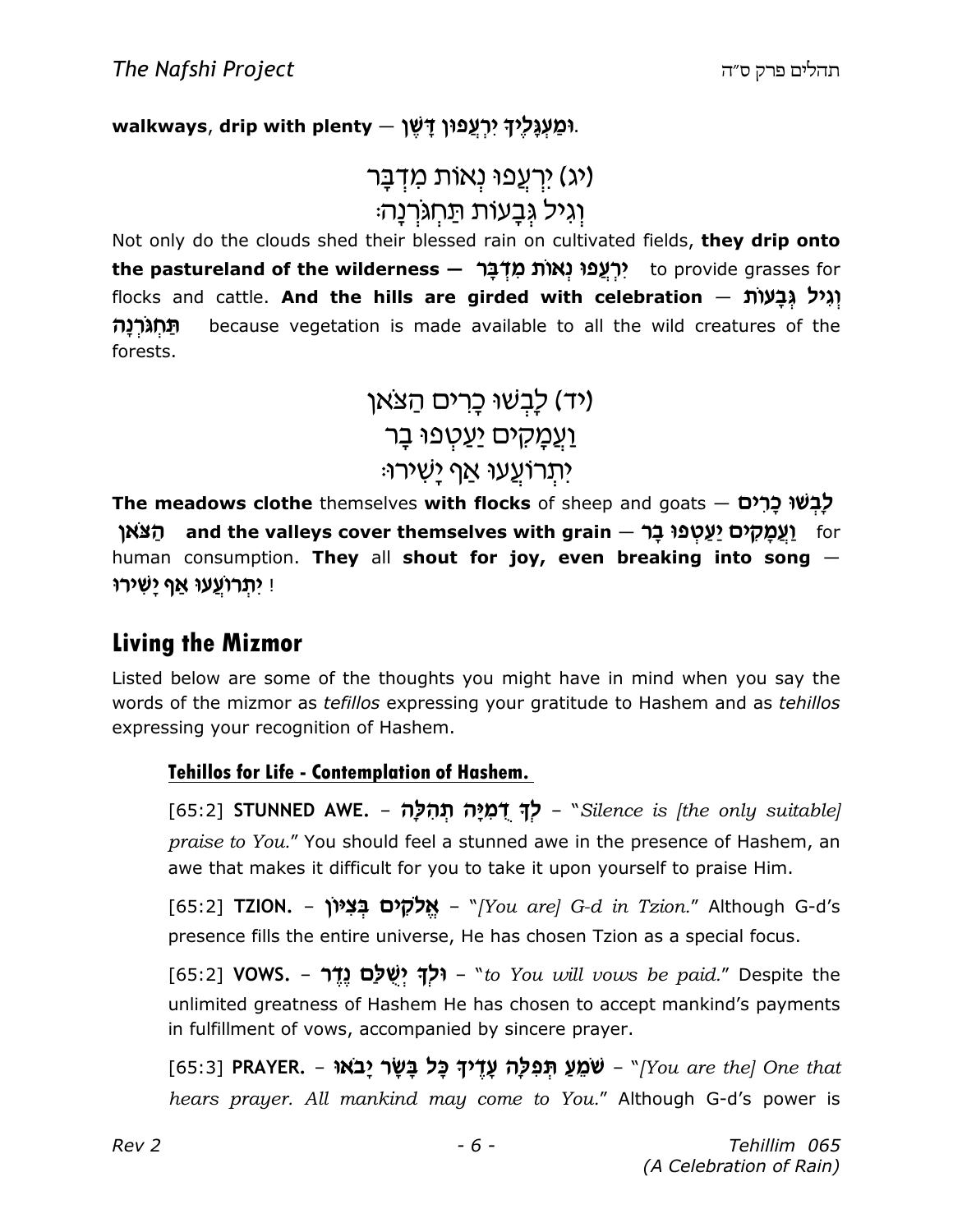unlimited, He is concerned with the prayers of each person.

ַ מִבְטָח כָּל קַצְוֵי אֶרֶץ וְיָם רְחֹקִים – .G5:6] TO THE ENDS OF THE EARTH (65:6 "[You are the] trustworthy Refuge [to] all the ends of the earth and the far off seas." No matter where you are, in the farthest regions of the earth, you can be close to Hashem.

[65:7] **VEGETATION AND RAIN. – מֵכִין הָרִים בְּכֹחוֹ נֶאְזָר בִּגְבוּרָה - Vegetation AND RAIN.** He Who] sets mountains with [rich vegetation], [and Who is] girded with might." All the wonders of nature are the work of Hashem, provided for the benefit of mankind. We should aspire to be worthy of His kindness.

[65:8] RESTRAINT. – מַשְׁבִּיחַ שְׁאוֹן יַמִּים שְׁאוֹן גַּלְיהֶם [65:8] calms the roar of the seas, the roar of their waves." The greatness of Hashem is revealed, not so much in the massive power He wields, but in His ability to control and restrain that power. This is an important lesson for mankind — the art of self-restraint.

#### Tefillos for Life - Your Teshuvah.

[65:4] GUILT. – רֹבְרֵי עֲוֹנֹת גָּבְרוּ מֶנִי פְּשָׁעֵינוּ אַתָּה תְּכַפְּרֵם – G5:4] consequences of sins have overwhelmed me. [Yet] You forgive our transgressions." You should feel overwhelming guilt because of your sins against Hashem. But that still shouldn't stop you from turning to Him and begging forgiveness.

#### Lessons for Life - Your Attitude.

[65:5] **NEARNESS. – אַשְׁרֵי תִּבְחַר וּתְקָרֵב**ּ, NEARNESS – ה choose and bring near." Aspire to achieve spiritual closeness to Hashem and ask Him to help you towards this goal.